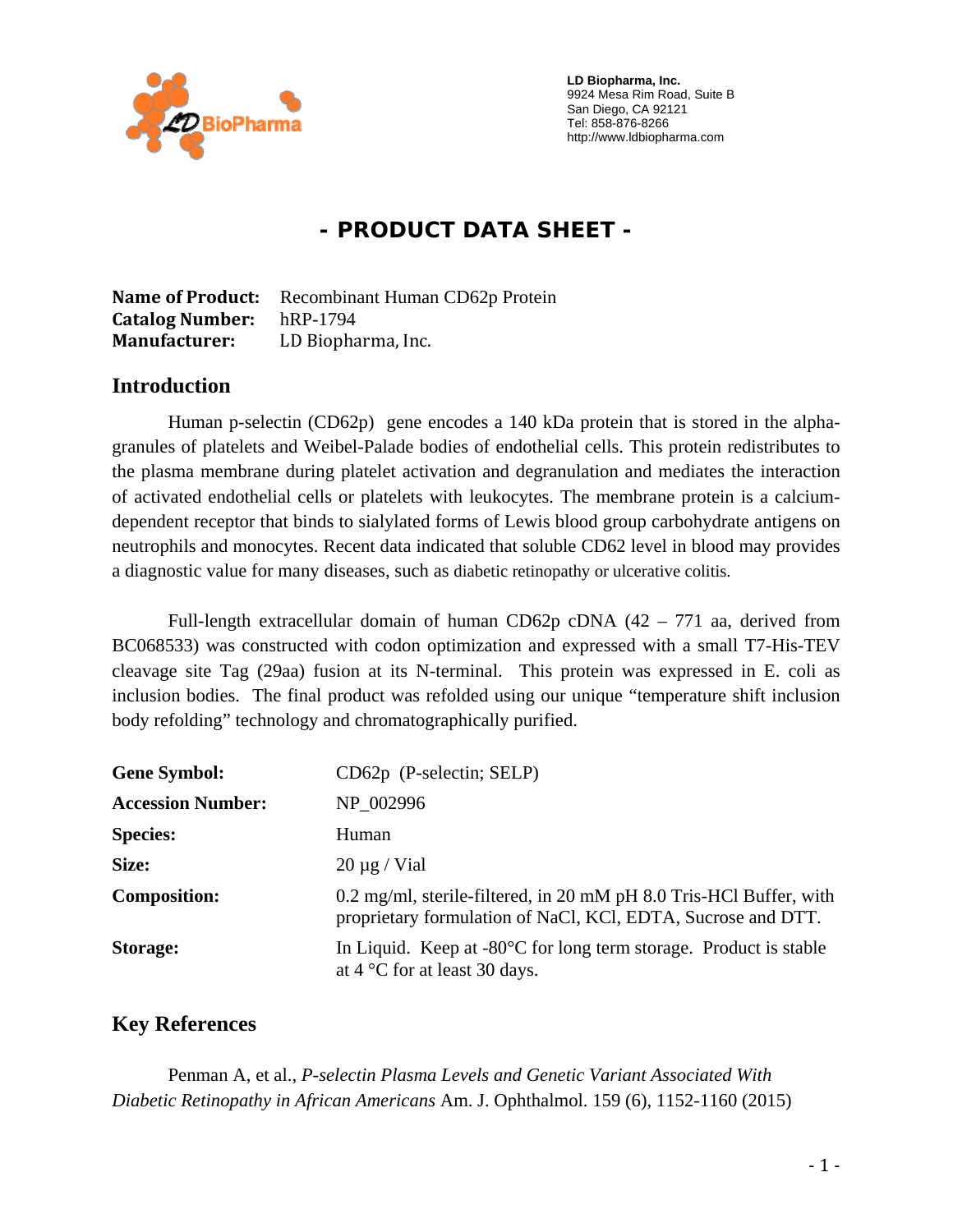

 **LD Biopharma, Inc.**  9924 Mesa Rim Road, Suite B San Diego, CA 92121 Tel: 858-876-8266 http://www.ldbiopharma.com

 Carrizzo A, et al., *Pentraxin 3 Induces Vascular Endothelial Dysfunction Through a Pselectin/Matrix Metalloproteinase-1 Pathway* Circulation 131 (17), 1495-1505 (2015)

 Zuchtriegel G, et al., *Spatiotemporal expression dynamics of selectins govern the sequential extravasation of neutrophils and monocytes in the acute inflammatory response*. Arterioscler. Thromb. Vasc. Biol. 35 (4), 899-910 (2015)

 Mondal N, et al., *ST3Gal-4 is the primary sialyltransferase regulating the synthesis of E-, P-, and L-selectin ligands on human myeloid leukocytes* Blood 125 (4), 687-696 (2015)

 Ajdukovic,J., et al., *Soluble P-selectin glycoprotein ligand - a possible new target in ulcerative colitis*. Bratisl Lek Listy 116 (3), 147-149 (2015)

## **Applications**

- 1. May be used for in vitro CD62p mediated endothelial activation in inflammation pathway regulation study, with this protein either as soluble factor or as coating matrix protein.
- 2. May be used for protein-protein interaction mapping.
- 3. Potential biomarker protein for monitoring soluble CD62 level for various diseases.
- 4. As immunogen for specific antibody production.

## **Quality Control**

Purity: > 90% by SDS-PAGE.

## **Recombinant Protein Sequence**

MASMTGGQQMGRGHHHHHHENLYFQGGEFWTYHYSTKAYSWNISRKYCQNRYTDLVAIQNKNEI DYLNKVLPYYSSYYWIGIRKNNKTWTWVGTKKALTNEAENWADNEPNNKRNNEDCVEIYIKSPS APGKWNDEHCLKKKHALCYTASCQDMSCSKQGECLETIGNYTCSCYPGFYGPECEYVRECGELE LPQHVLMNCSHPLGNFSFNSQCSFHCTDGYQVNGPSKLECLASGIWTNKPPQCLAAQCPPLKIP ERGNMTCLHSAKAFQHQSSCSFSCEEGFALVGPEVVQCTASGVWTAPAPVCKAVQCQHLEAPSE GTMDCVHPLTAFAYGSSCKFECQPGYRVRGLDMLRCIDSGHWSAPLPTCEAISCEPLESPVHGS MDCSPSLRAFQYDTNCSFRCAEGFMLRGADIVRCDNLGQWTAPAPVCQALQCQDLPVPNEARVN CSHPFGAFRYQSVCSFTCNEGLLLVGASVLQCLATGNWNSVPPECQAIPCTPLLSPQNGTMTCV RPLGSSSYKSTCQFICDEGYSLSGPERLDCTRSGRWTDSPPMCEAIKCPELFAPEQGSLDCSDT